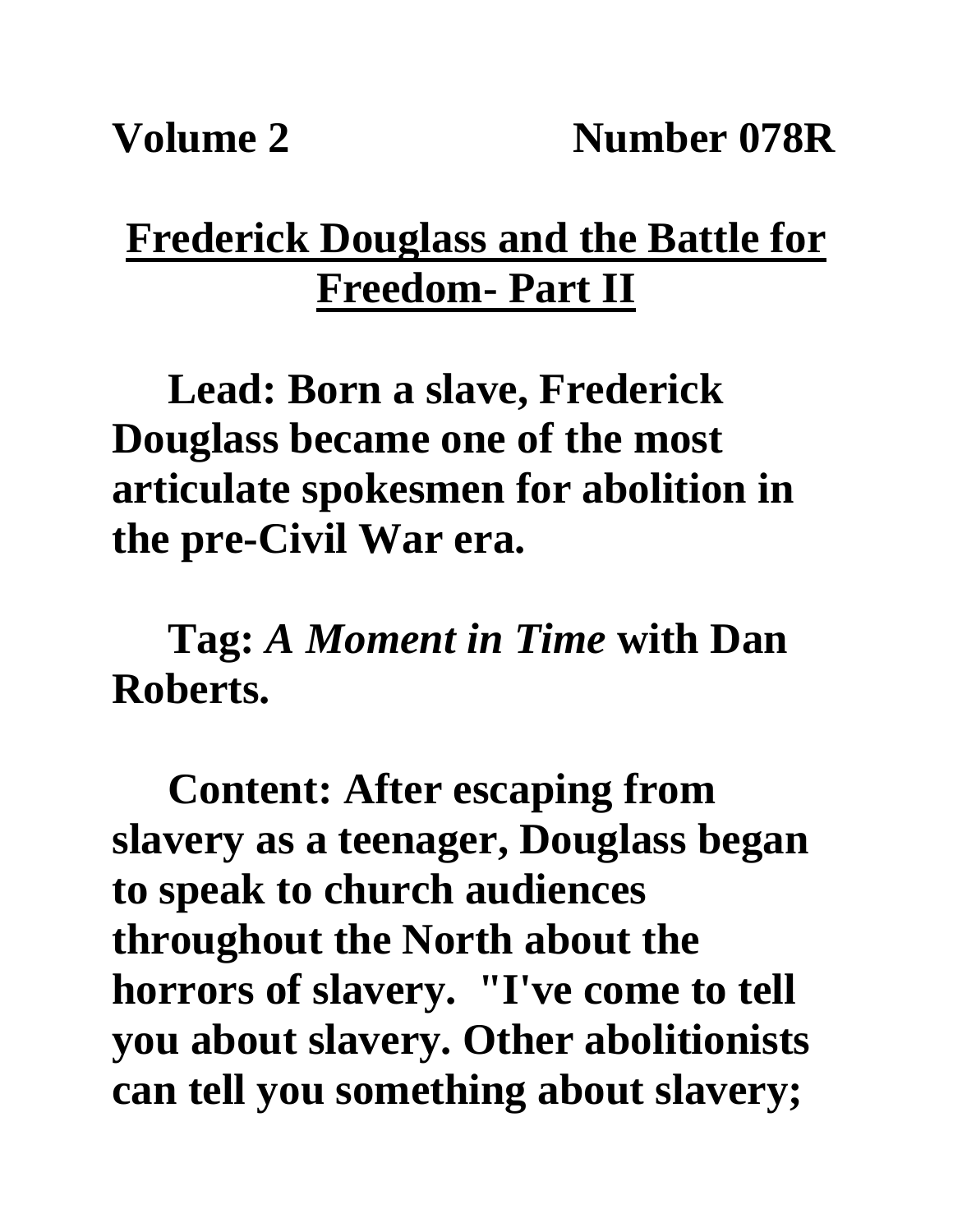**they cannot refer you to a back covered with scars." William Lloyd Garrison, the crusading newspaper editor, hired Douglass as a lecturer and audiences of whites flocked to hear his eloquent and compelling denunciation of America's peculiar institution. So effective was Douglass on the speaking circuit that his handlers began to fear attempts to recapture him and take him back South. Therefore, they sent him on a two-year European tour. He returned after twenty-one months, an international celebrity.**

**Convinced that Garrison and his colleagues were patronizing him, he moved to Rochester, New York and began his own newspaper,** *North Star***.**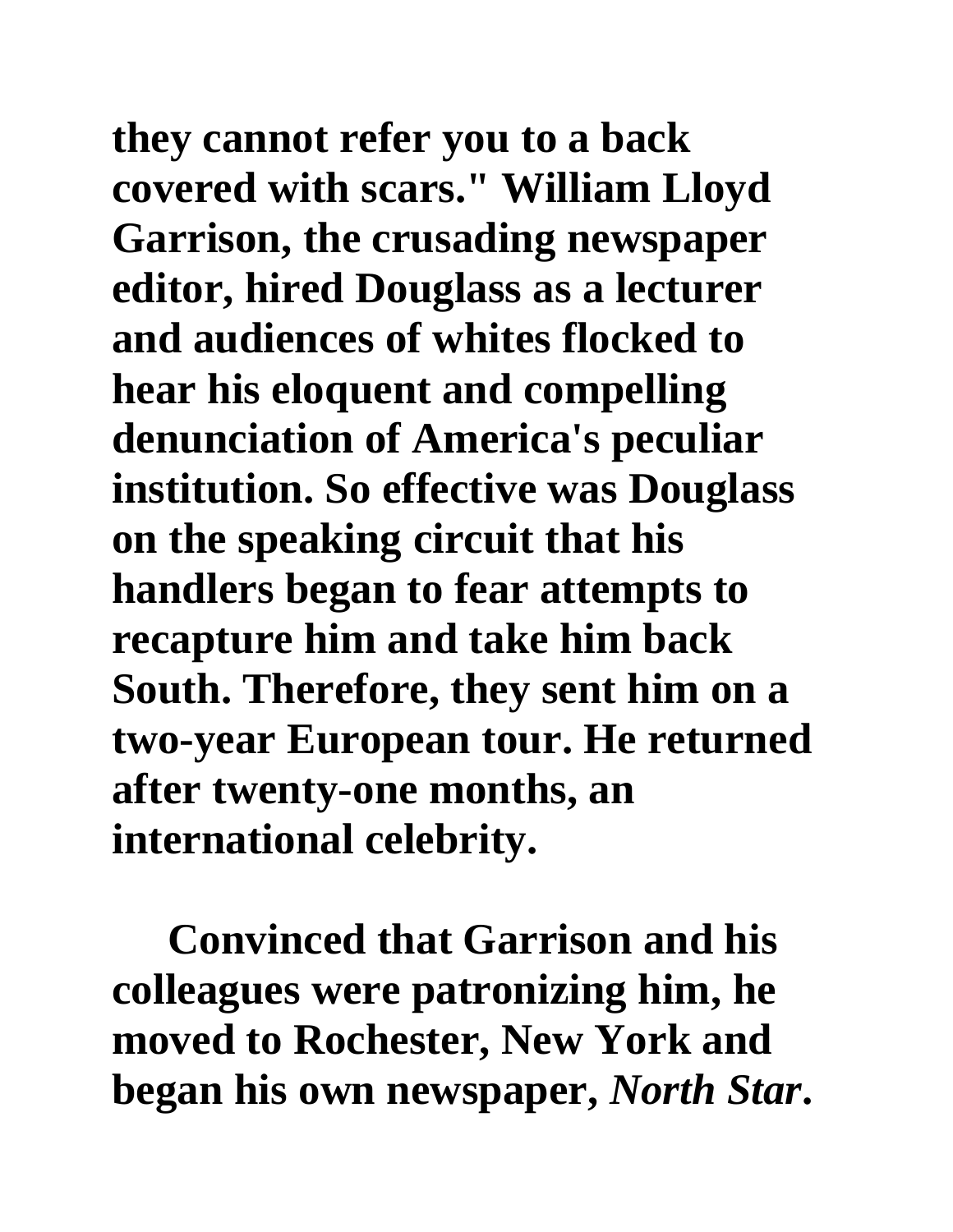**All during the 1850s he continued to pound away at the conscience of America. He advocated emancipation within the political system and, while sympathizing with the frustration of slaves, refused to go along with slave rebellions such as that of John Brown at Harper's Ferry in 1859.** 

**During the Civil War he kept up the pressure on official Washington, pressing for equal treatment of black soldiers and for President Lincoln to emancipate those still held as slaves. After the war he continued the fight for equality even when it seemed that enthusiasm for black rights in the North was in ebb tide. He died in 1895 in an era when Jim Crow laws were being used all over the South to**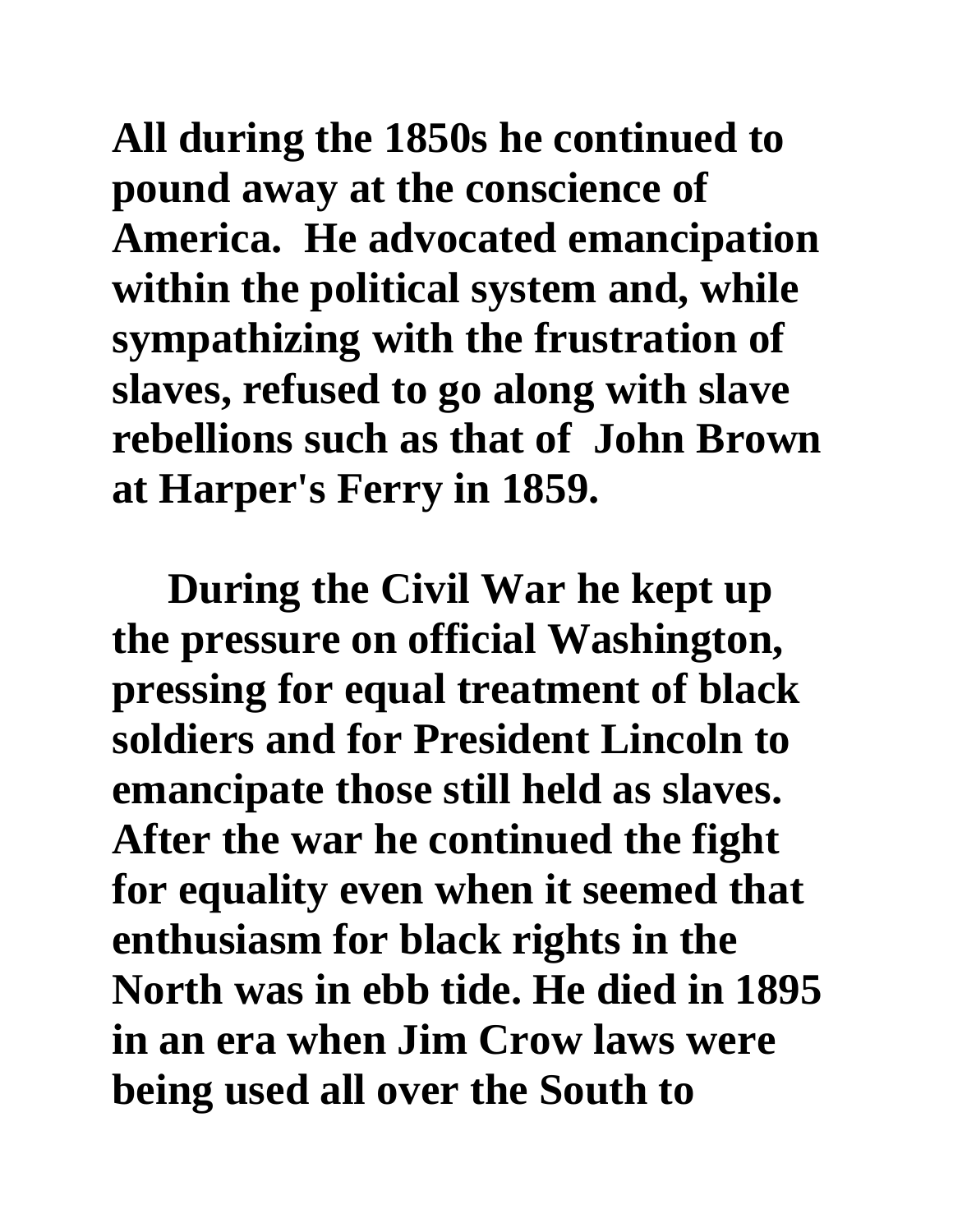**restrict African American rights and political power. Just before his death the ex-slave delivered an impassioned plea to a nation weary of three decades of war and social struggle and more willing than prudent to give in to the face of the growing power of legal racism North and South. He said,** 

**"Time and strength are not equal to the task before me, but if could I be heard by this great nation, I would call to mind the sublime and glorious truths with which, at its birth, it saluted a listening world....Put away your race prejudice. Banish the idea that one class must rule over another. Recognize...that the rights of the humblest citizen are as worthy of protection as are those of the highest, and...your Republic will stand and**